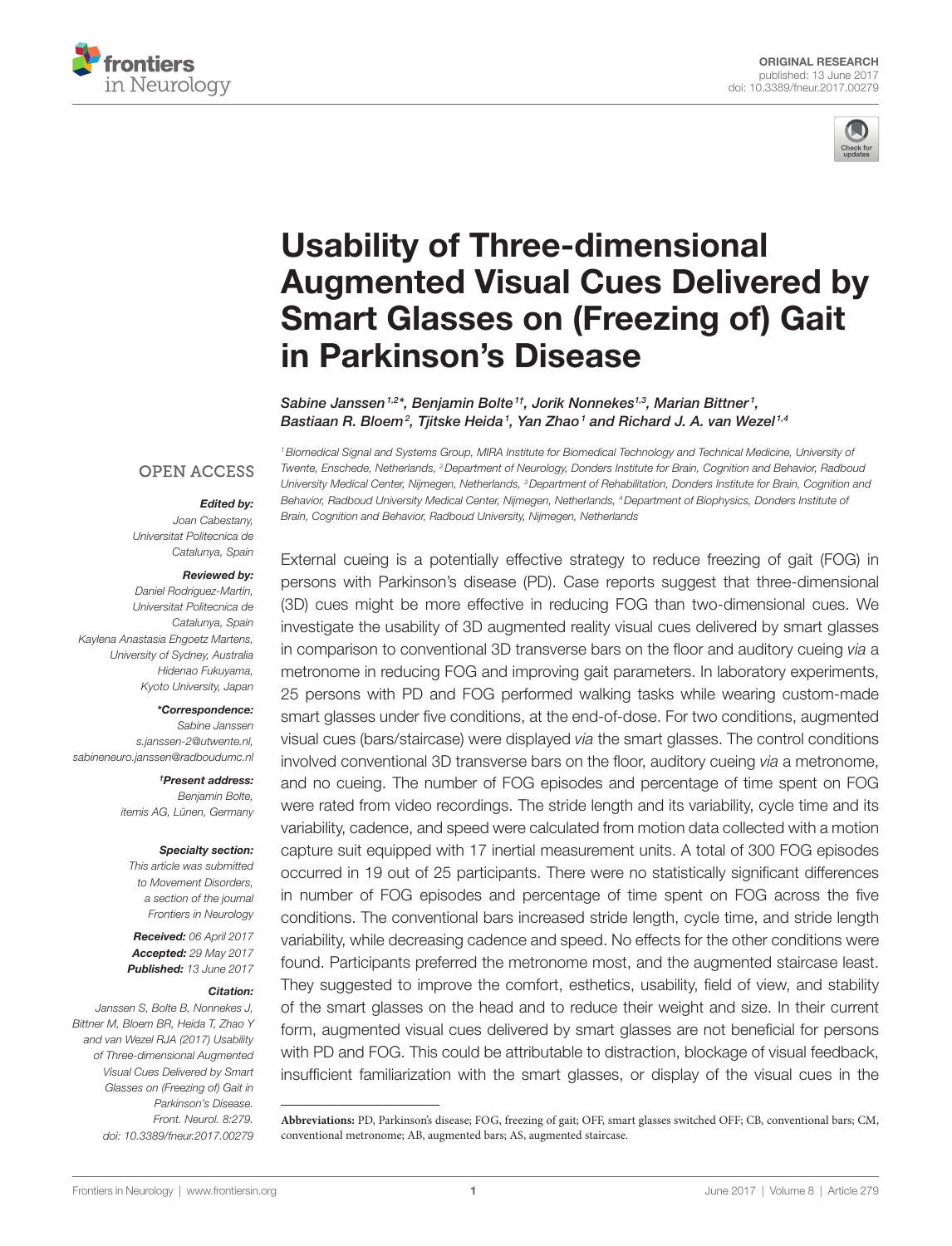central rather than peripheral visual field. Future smart glasses are required to be more lightweight, comfortable, and user friendly to avoid distraction and blockage of sensory feedback, thus increasing usability.

Keywords: Parkinson's disease, freezing of gait, wearables, smart glasses, augmented reality, external cueing, visual cues

## INTRODUCTION

In advanced disease stages, most persons with Parkinson's disease (PD) experience freezing of gait (FOG): sudden paroxysmal gait arrests preventing effective forward movement ([1](#page-8-0), [2\)](#page-8-1). FOG negatively impacts mobility and independence and is associated with falls, fall-related injuries, and emotional stress in social situations, resulting in a reduced quality of life [\(3,](#page-8-2) [4\)](#page-8-3). Tight turns, narrow passages, gait initiation, and approaching a destination are well-known triggers for FOG [\(1\)](#page-8-0). Apart from episodes of FOG, persons with PD and FOG (PD-FOG) display continuous gait abnormalities such as increased stride variability ([5](#page-8-4)).

External cues (i.e., transverse bars on the floor or walking at the rhythm of a metronome) are well-known strategies to reduce FOG [\(6\)](#page-8-5) and improve speed, cadence [\(7](#page-8-6)-[9\)](#page-8-7), and stride length variability ([10](#page-8-8)[–12](#page-8-9)), with an additional increase in step length for visual cues ([7](#page-8-6)[–9\)](#page-8-7). Despite their potential effectiveness, the use of cues is limited by practical constraints such as a lack of portability and hindrance of bystanders (e.g., housemates). Smart glasses, also called augmented reality (AR) glasses, have the potential to provide portable, personalized cues in an AR overlay on top of a user's visual field. Smart glasses have been welcomed as an assistive technology to facilitate daily living by a majority of respondents in a user requirement survey amongst persons with PD [\(13](#page-8-10), [14\)](#page-8-11).

A previous study compared the effects of rhythmic flashes, a visual flow, and a static placebo delivered by virtual reality glasses with transverse lines on the floor on FOG and gait parameters. This study found a deterioration of gait with rhythmic flashes, a marginal improvement only of task completion time with the virtual visual flow, and the largest improvement of FOG and gait parameters with transverse lines on the floor ([15\)](#page-8-12). In another study, three types of external cues (a metronome, flashing light, and optic flow) delivered *via* the Google Glass reduced the variability of cadence and stride length, suggesting a more stable gait pattern ([12\)](#page-8-9). There was no significant effect on FOG, possibly due to a low overall number of FOG episodes. Some participants disliked the placement of the display in the right upper corner, and instead suggested a binocular projection focally in the visual field. To avoid distraction, it is important to minimize interference of augmented visual cues with normal visual perception. Therefore, visual cues should be displayed as if they are part of the environment, e.g., augmented bars (AB) that are displayed as if they are placed on the floor. This demands that the position and size of the augmented cues are updated in real time, depending on the position and orientation of the head and the walking speed. Also, it requires the smart glasses to have a sufficiently wide field of view. In addition, to enable users to adjust their steps to augmented visual cues, the augmented cues should start

close to the user's body. Furthermore, previous reports [\(16](#page-8-13), [17](#page-8-14)) suggested that three-dimensional (3D) cues might be more effective in reducing FOG than two-dimensional cues, as were used in previous studies ([12,](#page-8-9) [15\)](#page-8-12). Equally spaced transverse bars on the floor as well as a staircase, either real or as painted optical illusion [\(17](#page-8-14)), can constitute such 3D cues. Whether the presentation of transverse bars and staircases *via* AR influences FOG and gait still needs to be explored. However, smart glasses with displays that are binocular (to enable 3D cues), tiltable and with a sufficient field of view (to allow for display of the cues close to the user), are not yet commercially available. For this purpose, we developed a prototype of custom-made smart glasses and software to provide 3D transverse bars or a staircase in AR. For augmented visual cues to be useful, they should be at least as effective as commonly applied cueing strategies such as conventional 3D transverse bars on the floor ([16](#page-8-13)) or auditory cueing *via* a metronome ([18](#page-8-15)). It should be carefully investigated whether wearing smart glasses, even when switched off, interferes with the effects of external cues. Possibly, augmented visual cues might not only affect FOG provoked by spatially demanding situations such as gait initiation but also those provoked by temporal triggers such as turning while walking. Originally, visual cues were thought to provide spatial information that could aid patients in scaling their movements [\(18](#page-8-15)), while auditory cues are considered to provide an external rhythm to which movements can be coupled to in the presence of a disrupted internal rhythm ([18–](#page-8-15)[20\)](#page-8-16). Interestingly, moving visual targets have also been shown to improve motor timing in finger tapping tasks in healthy individuals, thereby activating regions in the basal ganglia which are associated with motor control and temporal processing ([21,](#page-8-17) [22\)](#page-8-18). Whether moving visual cues, such as augmented visual cues updated in real time, can reduce both spatially and temporally triggered FOG is not yet known. In addition to their effectiveness, user satisfaction should be carefully investigated to assess the usability of 3D augmented visual cues delivered by smart glasses.

The present study investigates the usability of 3D augmented visual cues delivered by smart glasses in comparison to conventional 3D transverse bars on the floor and auditory cueing *via* a metronome in reducing the occurrence of FOG, the percentage of time spent on FOG, and the variability of stride length and cycle time.

## MATERIALS AND METHODS

### Participant Selection

This study was performed in accordance with the guidelines of the Declaration of Helsinki (1964) and was approved by the medical ethics committee Twente. All subjects provided written informed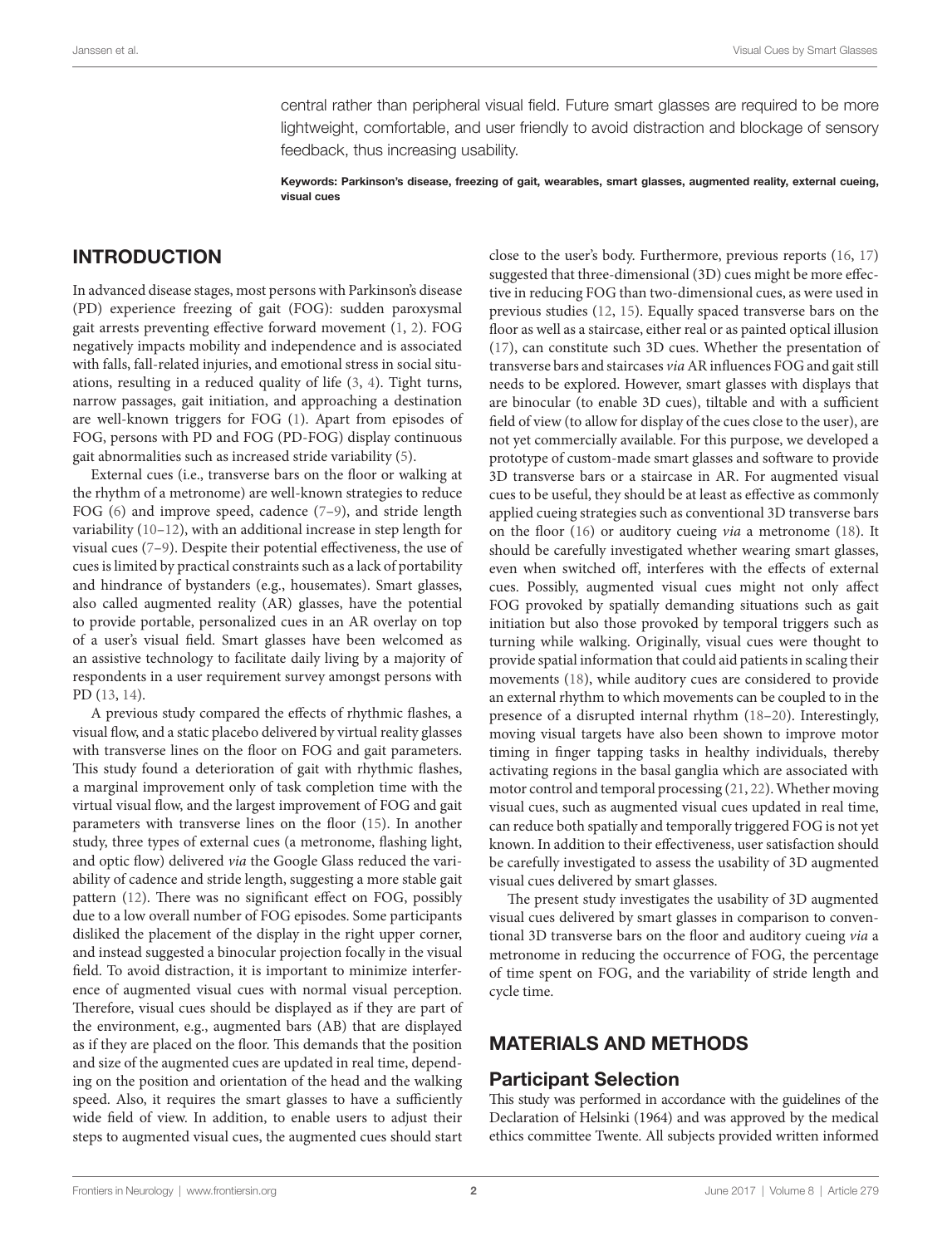Janssen et al. Visual Cues by Smart Glasses

consent prior to their inclusion in the study. Persons aged over 18 years, with PD according to the UK Brain Bank criteria [\(23](#page-8-19)), and subjective presence of FOG [score 1 on question 1 from the New Freezing of Gait Questionnaire (NFOGQ) ([24\)](#page-8-20)] more than once per day (score 3 on question 2 from the NFOGQ) were eligible for inclusion. Exclusion criteria were stroke in the medical history, psychiatric disease interfering with assessment of FOG, severe uncorrected visual or hearing impairments disabling the participant to perceive visual or auditory cues, comorbidity limiting ambulation, inability to walk unaided, a deep brain stimulator or apomorphine pump, jejunal levodopa gel infusion, and severe cognitive impairments [mini-mental state examination (MMSE) <24 at the moment of inclusion]. As in several previous studies [\(12](#page-8-9), [25\)](#page-8-21), participants were tested at the end of their regular dopaminergic medication cycle (i.e., while experiencing the end-of-dose phenomenon), because this closely resembles the real-life situation where the most FOG occurs during an OFF state when the dopaminergic medication has been wearing off. Thus, participants were tested at the time when they would normally take their (after-) noon levodopa and were instructed to postpone this levodopa intake until after the walking trials. Prior to testing, the following questionnaires were taken: NFOGQ [\(24](#page-8-20)), MMSE [\(26,](#page-9-0) [27](#page-9-1)), frontal assessment battery [\(28](#page-9-2)), and Movement Disorder Society Unified Parkinson's Disease Rating Scale (MDS-UPDRS) part III [\(29](#page-9-3)).

## Smart Glasses System

A prototype of custom-made smart glasses (Cinoptics, Maastricht, the Netherlands) was used to display the augmented cues and was worn throughout the experiment (**[Figure 1](#page-2-0)**). These binocular smart glasses contained two CE-certified see-through optical color displays (organic light-emitting diodes, with  $1,280 \times 720$ pixel resolution, a 60 Hz refresh rate, and a diagonal field of view

<span id="page-2-0"></span>

FIGURE 1 | Smart glasses. Illustration of the prototype of custom-made smart glasses (Cinoptics, Maastricht, the Netherlands) on a model. The prototype is specifically designed for a large field of view and adjustable angle to allow augmented reality visual cues to be presented as if they are placed on the floor. Binocular see-through displays are mounted in a black frame attached to adjustable head straps (not shown here).

of 45°), which could be tilted up to 30°. The participant's head orientation was measured with an inertial measurement unit (IMU) with a sampling frequency of 160 Hz. The displays were mounted in a black frame attached to adjustable head straps, weighting 530 g altogether. The smart glasses were connected with a Microsoft Surface Pro 4 tablet carried inside a mesh pack worn on the participant's back. In addition, participants wore an MVN Awinda motion capture system (Xsens, Enschede, the Netherlands) for collection of motion data. This system consisted of 17 IMUs with 3D gyroscopes, accelerometers, and magnetometers (60 Hz sampling frequency, 30 ms latency) attached to the feet (2), lower legs (2), upper legs (2), pelvis (1), hands (2), forearms (2), upper arms (2), sternum (1), shoulders (2), and head (1) with Velcro straps. The sensors were calibrated without the participant wearing the smart glasses (to avoid magnetic disruption of orientation) at the start of the experiment and recalibrated during the experiment if the sensor orientation was disrupted. The motion data were transmitted *via* a wireless local area network to a laptop with the MVN studio 4.2.0 software installed, and then to the tablet. Custom-made software on the tablet used the incoming data from the IMUs of the smart glasses and the motion capture system to update the position of the augmented cues displayed by the smart glasses in real time. This resulted in the augmented cues being displayed as if they were placed on the floor.

## Cues

The following five conditions were tested: 3D augmented transverse bars (AB) (see Video S1 in Supplementary Material for an illustration), 3D augmented staircase (AS) (Video S2 in Supplementary Material), equally spaced transverse conventional bars (CB) on the floor, auditory cueing *via* a conventional metronome (CM) and no cues (OFF). The smart glasses were worn during all conditions. The dimensions of the AB were set to match those of the CB, which measured 914 mm (width)  $\times$  19 mm  $(\text{depth}) \times 19 \text{ mm}$  (height) with a distance in between the bars of 40% of the participant's height rounded to the nearest 5 cm, based on previous studies ([9](#page-8-7), [15,](#page-8-12) [30\)](#page-9-4). The AS was set to match a real staircase measuring 914 mm (width)  $\times$  254 mm (depth)  $\times$  196 mm (height). The position of the AB and staircase was adjusted in real time according to the walking speed and head orientation of the participant. The bars in conditions CB and AB and the staircase in condition AS were all colored white. The metronome in condition CM was played *via* speakers at a clearly audible volume, at 110% of a participant's preferred cadence ([25,](#page-8-21) [31](#page-9-5)[–33](#page-9-6)).

## Walking Courses

The walking trajectory consisted of a 15 m walking track along an empty corridor at the University of Twente, with a passage at 7.5 m made-up by two chairs placed 50 cm apart (**[Figure 2](#page-3-0)**). Three different walking courses were performed along this walking trajectory. In the "walking straight" (−) course, participants walked along the walking trajectory without any additional task. In the "stop and start" (S) course, prerecorded voice commands signaled the participants to stop walking at three random distances along the track; they were instructed beforehand to resume walking on their own initiative. In the "turning" (T) course, participants were signaled by prerecorded voice commands to make a full 360°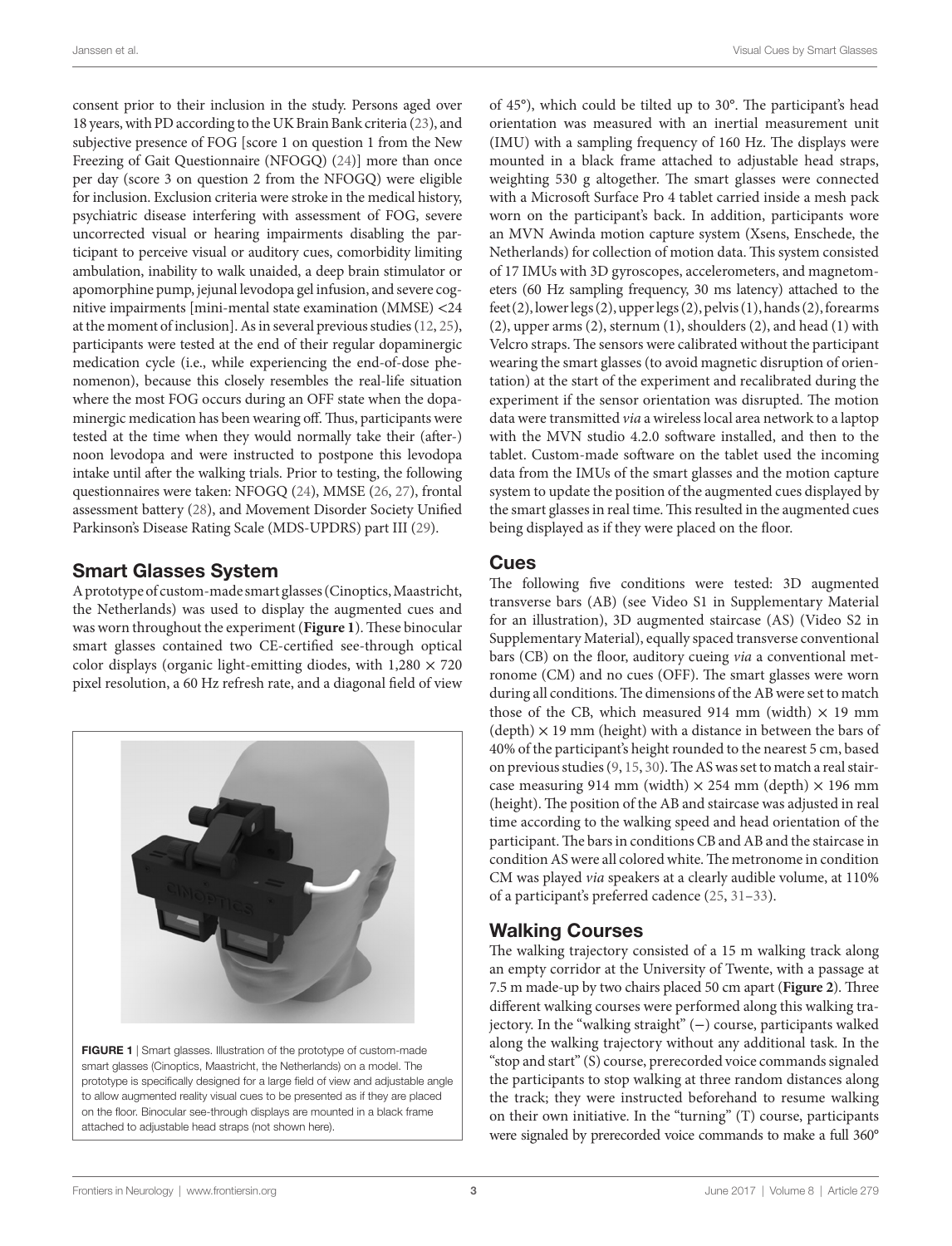

<span id="page-3-0"></span>course, participants were signaled by prerecorded voice commands to make a full 360° turn at three random distances along the track. No stop-signals or turn-signals were given in the "no signal—zone" at the first and last 2 m of the walking trajectory. All measures in [Figure 2](#page-3-0) are given in meters.

turn at three random distances along the track. No stop-signals or turn-signals were given in the "no signal—zone" at the first and last 2 m of the walking trajectory.

The experiment consisted of two sessions separated by a half an hour break. Each session consisted of five "blocks" with one condition (AB, AS, CB, CM, or OFF) per block. A block included all the walking courses (−, S, T) performed once. Hence, each condition–course combination was performed once per session. In between blocks, participants were offered to rest as long as needed. The order of the conditions (AB, AS, CB, CM, OFF), the courses (−, S, T) and the timing of the "stop" and "turn" signals were balanced by the experiment control software on the laptop. Experiments were performed in a single visit, lasting on average 2.5–3 h.

Prior to the experiment, participants familiarized themselves with the smart glasses, the augmented cues, and the CB. Each walking course was explained, shown, and practiced until performed correctly. Participants were not instructed in explicit detail on how to handle the cues. After the first session, participants were asked whether they wanted to continue with the second session after the break, or quit (for example, because of tiredness).

### User Interview

A semi-open structured interview was performed after the walking trials to assess participants' experience with the smart glasses and cues (Table S1 in Supplementary Material). This interview encompassed questions and statements regarding the use of technical devices, usefulness of the four different cues (AB, AS, CB, and CM), ease of use and learning, satisfaction with the glasses and cues, preferences, and suggestions regarding the glasses and cues. Participants were asked to rate on a 5-point Likert scale (1 representing "totally disagree," 5 "totally agree") how much they agreed with the statements and were invited to elaborate on their answer. For question 7, which asked for cueing condition preferences, the condition preferred the most (question 7.1) was assigned 5 "preference points," the second most preferred condition (question 7.2) 4 preference points, and so on up to the least preferred condition (question 7.5). Preference points were summed per condition.

## Data Analysis

A video recorder at each end of the walking trajectory recorded all trials on video for *post hoc* analysis of FOG. In accordance with the current working definition, FOG was defined as "brief, episodic absence or marked reduction of forward progression of the feet despite the intention to walk" ([1](#page-8-0)). Two independent raters (Sabine Janssen and Jorik Nonnekes) were blinded for the condition (except for the CB) and scored the videos for number and duration of FOG per trial. Discrepant ratings were discussed until consensus was reached. Motion data from the Awinda motion capture system were wirelessly transmitted to MVN studio version 4.2.0. Orientation and position data, calculated by MVN studio, together with raw accelerometer and gyroscope data were exported to Matlab R2014b (Mathworks, Inc., Natick, MA, USA) for the offline calculation of gait parameters as previously described ([12\)](#page-8-9).

Primary performance measures were the number of FOG episodes, the percentage of time spent on FOG, and the variability (represented by the SD) of the stride length and cycle time. Secondary performance measures were the stride length, cycle time, cadence, and speed.

All statistical tests were performed in IBM SPSS version 24. An alpha of 0.05 was applied for all two-sided tests. Normality of distributions was tested with the Shapiro–Wilk test. Central tendency and statistical dispersion are given as the mean and SD if distributions were normally distributed, and otherwise as the median and interquartile range. The number of FOG episodes and the percentage of time spent on FOG (calculated as the cumulative duration of FOG divided by the summed duration of trials multiplied with 100, per individual and per condition) were compared in participants who experienced at least one FOG episode throughout the experiment. Sub-analyses were performed for FOG episodes occurring during turning and during non-turning events. In addition, sub-analyses were performed for the number of FOG episodes and the percentage of time spent on FOG in the participants who experienced the most FOG episodes (defined as a total number of FOG episodes above the median number of FOG episodes in all participants with at least one FOG episode).

The mean and SD of the step length and of the time to complete one gait cycle (cycle time), cadence, and walking speed were analyzed exclusively for the "walking straight" courses, in all participants. Kinematic parameters were calculated as the median values per participant, per condition, and then compared across participants for each cueing condition. A one-way repeated measures ANOVA was applied in the case of normally distributed data. If the assumption of sphericity, as assessed by Mauchly's test of sphericity, was violated, a Greenhouse–Geisser correction was applied. The non-parametric Friedman test was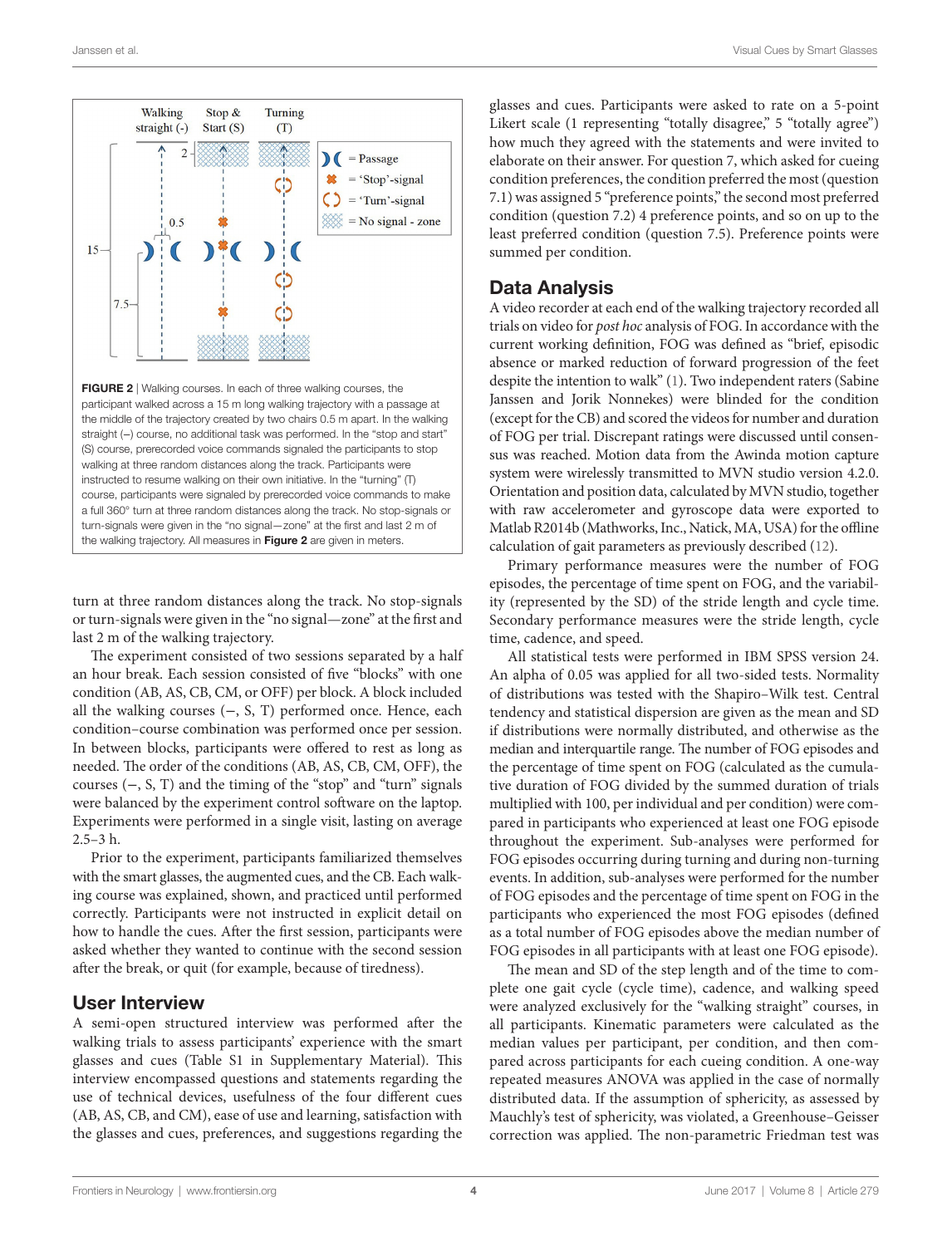used in case of non-normality. All *post hoc* pairwise comparisons were performed with a Bonferroni correction for multiple comparisons.

From the exit interview, median scores are reported for questions answered on a 5-point Likert scale. Questions with open answers and elaborations on the closed questions were qualitatively assessed.

## RESULTS

Clinical characteristics of the participants are summarized in **[Table 1](#page-4-0)**. All 25 participants completed the first session. Five

<span id="page-4-0"></span>

| <b>TABLE 1</b>   Clinical characteristics of the participants ( $N = 25$ ). |                |               |  |  |  |  |
|-----------------------------------------------------------------------------|----------------|---------------|--|--|--|--|
|                                                                             | Median         | Range         |  |  |  |  |
| Age (years)                                                                 | 72             | $65 - 79$     |  |  |  |  |
| Gender (% male)                                                             | 76             |               |  |  |  |  |
| Height (cm)                                                                 | 171            | 159-189       |  |  |  |  |
| Body mass index (kg/m <sup>2</sup> )                                        | 27.1           | $21.7 - 37.2$ |  |  |  |  |
| Disease duration (years)                                                    | 11             | $3 - 20$      |  |  |  |  |
| Years since FOG (years)                                                     | 2              | $0.25 - 12$   |  |  |  |  |
| Daily levodopa dosage (mg/day)                                              | 750            | $0 - 1,200$   |  |  |  |  |
| <b>UPDRS-part III</b>                                                       | 34             | $10 - 61$     |  |  |  |  |
| <b>UPDRS-PIGD</b>                                                           | 6              | $2 - 12$      |  |  |  |  |
| Hoehn and Yahr                                                              | $\mathfrak{p}$ | $2 - 3$       |  |  |  |  |
| MMSE                                                                        | 28             | $19 - 30$     |  |  |  |  |
| <b>NFOGQ</b>                                                                | 18             | $8 - 28$      |  |  |  |  |
| <b>FAB</b>                                                                  | 14             | $5 - 26$      |  |  |  |  |

*FOG, freezing of gait; UPDRS-part III, Unified Parkinson's Disease Rating Scale part III: motor examination; UPDRS-PIGD, Unified Parkinson's Disease Rating Scale—postural instability and gait disorder (question 3.9 up to 3.13 from UPDRS-part III); MMSE, minimental state examination; NFOGQ, New Freezing of Gait Questionnaire; FAB, frontal assessment battery.*

*All questionnaires, including the UPDRS, were rated while participants were end-of-dose.*

#### <span id="page-4-1"></span>Table 2 | FOG and gait parameters per condition.

participants did not perform the second session because of physical tiredness, resulting in 20 participants who completed both sessions. The results of the statistical tests on FOG and gait parameters are summarized in **[Table 2](#page-4-1)**.

### Freezing of Gait

There was a high degree of consensus between raters (Sabine Janssen and Jorik Nonnekes) on the rating of number  $[r_s(23) = 0.979, p < 0.0005]$  and total duration of FOG episodes  $[r_s(23) = 0.974, p < 0.0005]$  per participant. In 19 out of 25 participants, at least one FOG episode occurred during the experiment, with a total of 300 FOG episodes for all persons together. Of these, 18 participants experienced a total of 224 FOG episodes during turning, and 8 participants experienced FOG during walking straight (20 episodes), gait initiation (18 episodes), passing the passage (21 episodes), or upon coming to a standstill (17 episodes). Only participants in whom at least one FOG episode occurred  $(N = 19)$  were included in the analysis of the effect of cues on FOG. The number of FOG episodes (**[Figure 3A](#page-5-0)**) and the percentage of time spent on FOG (**[Figure 3B](#page-5-0)**) were non-normally distributed, hence the Friedman test was used. Although there was a statistically significant difference amongst the various cues for number of FOG episodes, pairwise comparisons failed to show a significant difference. There was no statistically significant difference in the percentage of time spent on FOG amongst the different cues. Results were similar when performing a sub-analysis for FOG episodes occurring during turning (representing temporally triggered FOG) and during non-turning events (representing spatially triggered FOG). Sub-analyses among participants with the greatest number of FOG episodes  $(N = 10)$  again showed no statistically significant difference in number of FOG episodes nor in the percentage of time spent on FOG across the five conditions.

| <b>IABLE 2</b>   FOG and gail parameters per condition. |                           |                                     |                             |                             |                  |                         |  |  |
|---------------------------------------------------------|---------------------------|-------------------------------------|-----------------------------|-----------------------------|------------------|-------------------------|--|--|
| Parameter                                               | Condition                 |                                     |                             |                             |                  | p-Value                 |  |  |
|                                                         | <b>OFF</b>                | <b>CB</b>                           | <b>CM</b>                   | AB                          | AS               |                         |  |  |
| FOG parameters <sup>a</sup>                             |                           |                                     |                             |                             |                  |                         |  |  |
| Mean number of FOG per trial                            | 0.08(0.11)                | 0.10(0.08)                          | 0.09(0.14)                  | 0.11(0.19)                  | 0.13(0.15)       | $0.042^{†A}$            |  |  |
| % Time spent on FOG                                     | 9.05(12.11)               | 12.73 (13.08)                       | 12.34 (16.86)               | 12.41 (15.28)               | 15.56 (13.68)    | 0.090 <sup>†</sup>      |  |  |
| Gait parameters <sup>b</sup>                            |                           |                                     |                             |                             |                  |                         |  |  |
| Stride length variability                               | 0.17(0.12)                | $0.21(0.10)^8$                      | 0.17(0.13)                  | 0.16(0.14)                  | $0.15(0.07)^{B}$ | $0.001*$                |  |  |
| Cycle time variability                                  | 0.24(0.06)                | 0.31(0.27)                          | 0.24(0.12)                  | 0.24(0.12)                  | 0.21(0.13)       | $0.117*$                |  |  |
| Stride length (m)                                       | 0.92(0.35)                | 1.19 (0.57) <sup>c,p</sup>          | 0.94(0.37)                  | $0.93(0.32)^c$              | $0.86(0.37)^p$   | $0.001*$                |  |  |
| Cycle time (s)                                          | $1.15(0.16)^{E}$          | 1.60 $(0.33)^{E,F,G,H}$             | $1.15(0.16)^F$              | 1.18 $(0.25)$ <sup>G</sup>  | $1.18(0.16)^{H}$ | $<$ 0.0005 <sup>+</sup> |  |  |
| Cadence (steps/min)                                     | 102.76 (13.88)            | 74.41 (15.83) <sup>1, J, K, L</sup> | 102.81 (14.38) <sup>J</sup> | 100.40 (19.63) <sup>K</sup> | 99.85 (13.41)    | $<$ 0.0005 <sup>+</sup> |  |  |
| Speed (m/s)                                             | $0.83(0.41)$ <sup>M</sup> | $0.72(0.44)^{M,N}$                  | $0.84(0.42)^{N}$            | 0.78(0.34)                  | 0.75(0.40)       | $0.001$ <sup>+</sup>    |  |  |

*a FOG parameters in mean (SD), in participants with more than one FOG episode throughout the experiment (N* = *19); all walking courses.*

*bGait parameters in median (interquartile range), in all participants (N = 25); during "straight-walking" courses* 

*FOG, freezing of gait; OFF, smart glasses switched OFF; CB, conventional bars; CM, conventional metronome; AB, augmented bars; AS, augmented staircase.*

*p-Values for within group differences are calculated with a one-way repeated measures ANOVA (\*) or Friedman test († ). Statistically significant differences (adjusted p* < *0.05, two*sided tests) between pairs of cues are printed bold, with the test statistic and p-value given in the legend. <sup>A</sup>Upon post hoc pairwise comparisons no statistically significant differences between cue-pairs. <sup>B</sup>y² 2.048, p < 0.0005. <sup>c</sup>y² 1.571, p = 0.013. <sup>p</sup>y² 1.762, p = 0.003. <sup>f</sup>p < 0.0005, 95% Cl difference CB–OFF 0.30–0.55. <sup>f</sup>p < 0.0005, 95% Cl difference CB–CM *0.31–0.54. Gp* < *0.0005, 95% CI difference CB–AB 0.26– 0.49. Hp* < *0.0005, 95% CI difference CB–AS 0.27–0.52. I p* < *0.0005, 95% CI difference CB–OFF* −*32.42 to* −*18.56.*  -g < 0.0005, 95% Cl difference CB–CM –31.88 to –20.07. <sup>k</sup>p < 0.0005, 95% Cl difference CB–AB –30.09 to –15.19. <sup>t</sup>p < 0.0005, 95% Cl difference CB–AS –30.99 to –17.02. *Mp* = *0.019, 95% CI difference CB–OFF* −*0.23 to* −*0.02. Np* = *0.007, 95% CI difference CB–CM* −*0.22 to* −*0.03.*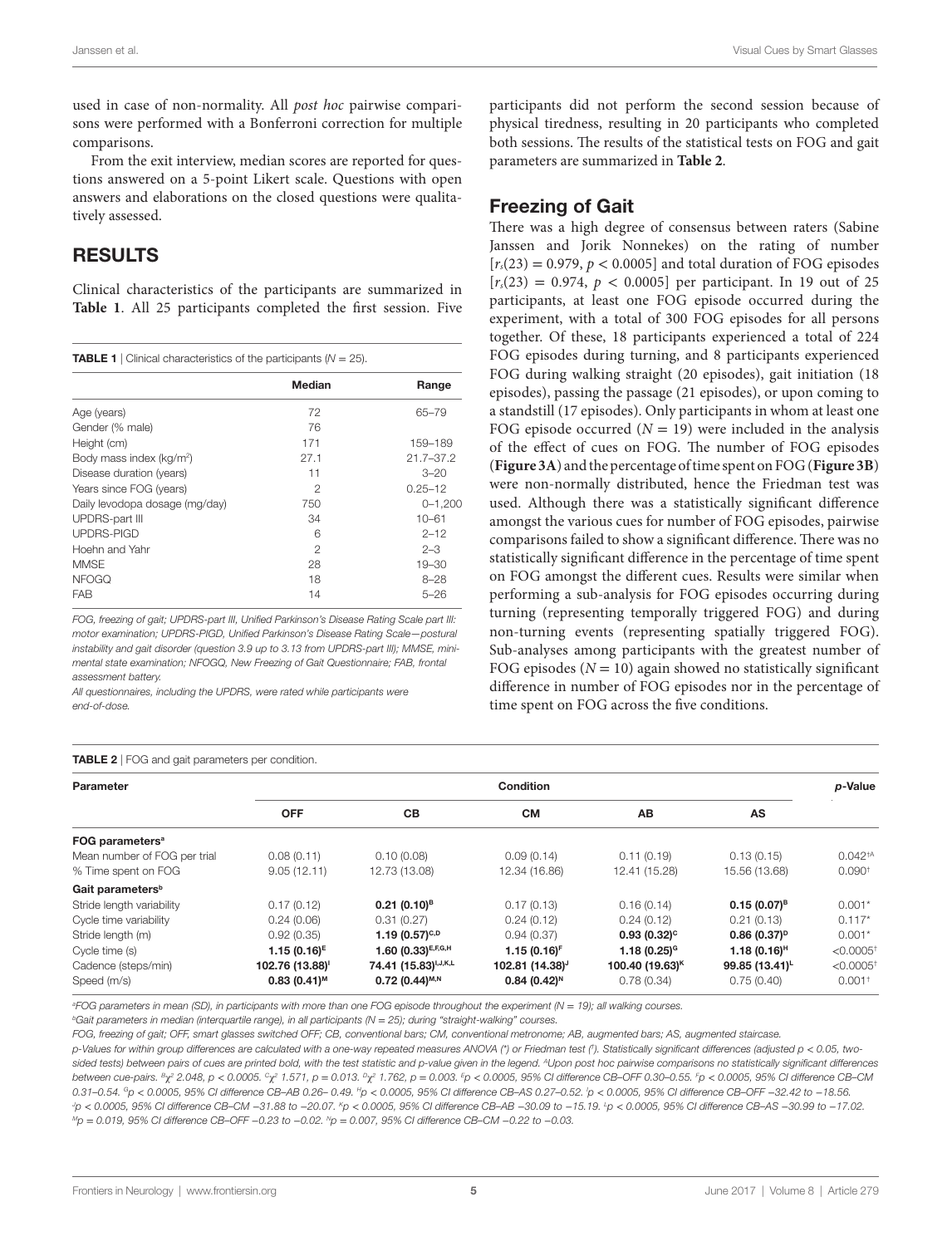

## <span id="page-5-0"></span>Gait Variability

The median stride length variability was statistically significant higher for the CB compared to the AS (**[Figure 4A](#page-6-0)**; **[Table 2](#page-4-1)**). There was no statistically significant difference in cycle time variability amongst the various conditions (**[Figure 4B](#page-6-0)**; **[Table 2](#page-4-1)**).

## Stride Length and Cycle Time

The stride length was statistically significant larger for the conservative bars compared to the AB and the AS (**[Figure 4C](#page-6-0)**; **[Table 2](#page-4-1)**). The median cycle time showed one outlier for the no cue condition; exclusion of the outlier did not change the results, hence the outlier was included in the analysis. The assumption of sphericity was violated  $[\chi^2(9) = 28.564, p = 0.001]$ , and therefore a Greenhouse–Geisser correction was applied ( $\varepsilon = 0.555$ ). The median cycle time was statistically significant higher for the CB when compared to the no cue condition, the CM, the AB, and the AS (**[Figure 4D](#page-6-0)**; **[Table 2](#page-4-1)**).

## Cadence and Speed

Cadence showed no outliers, and the assumption of sphericity was not violated  $[\chi^2(9) = 13.979, p = 0.124]$ . The median cadence was lower for the CB compared to the no cue condition, the CM, the AB, and the AS (**[Figure 4E](#page-6-0)**; **[Table 2](#page-4-1)**). For speed, the assumption of sphericity was violated  $[\chi^2(9) = 24,325, p = 0.004]$ , hence a Greenhouse–Geisser correction was applied ( $\varepsilon = 0.594$ ). The median speed was lower for the CB compared with the no cue condition and the CM (**[Figure 4F](#page-6-0)**; **[Table 2](#page-4-1)**).

## User Experience

Overall, the CM was preferred the most (99 preference points), followed by the CB (80 preference points), AB (77 preference points), no cues (61 preference points), and AS (58 preference points). Participants indicated they could walk better with cues (AB/AS/CB/CM 4), that all cues except the AS made walking easier (AS 3; AB/CB/CM 4), and that they considered all cues except the AB useful (AB 3; AS/CB/CM 4). The metronome was

considered the most well-suited cue to provide more control over daily life activities (CM 4; AB/AS/CB 3) and met participants' needs (CM 4; AB 2; AS/CB 3) and expectations (CM 4; AB/AS 3; CB 2) the most. The AB and CB were considered less distracting than the AS and CM (AB/CB 4; AS/CM 3). Ease of use, usability, and willingness to use the smart glasses in everyday life were rated low (2). The use of smart glasses did not require additional effort (3), and walking with smart glasses was considered easy to learn (4). Participants suggested to improve the comfort, esthetics, usability, field of view, and stability of the smart glasses on the head and to reduce their weight and size. With regard to the augmented cues, three participants suggested to experiment with softer colors than the current white, and three participants suggested to broaden the augmented cues, and one participant wished for footsteps on the AS.

# **DISCUSSION**

The present study investigated the usability of 3D augmented visual cues delivered by smart glasses, conventional 3D bars on the floor, a metronome or no cues on the occurrence of FOG, the percentage of time spent on FOG, the (variability of) stride length and cycle time, cadence, and speed. Note that the smart glasses were worn during all conditions, but only switched on for the AB and staircase. Neither the AB and staircase, the CB on the floor, nor the metronome reduced the number of FOG episodes or the percentage of time spent on FOG. Results were similar in the subset of FOG episodes occurring during spatially demanding situations, when the FOG episodes triggered by turning were excluded. The CB caused an increase in stride length, cycle time and stride length variability, and a decrease in cadence and speed. There was no effect of the other cues on gait parameters.

That the CB on the floor and the metronome failed to reduce FOG contradicts studies reporting a reduction in FOG by visual [\(16,](#page-8-13) [34\)](#page-9-7) or auditory [\(34,](#page-9-7) [35\)](#page-9-8) cues. The influences of CB on gait parameters could be attributable to the distance between the bars depending on the participant's height (leading to larger and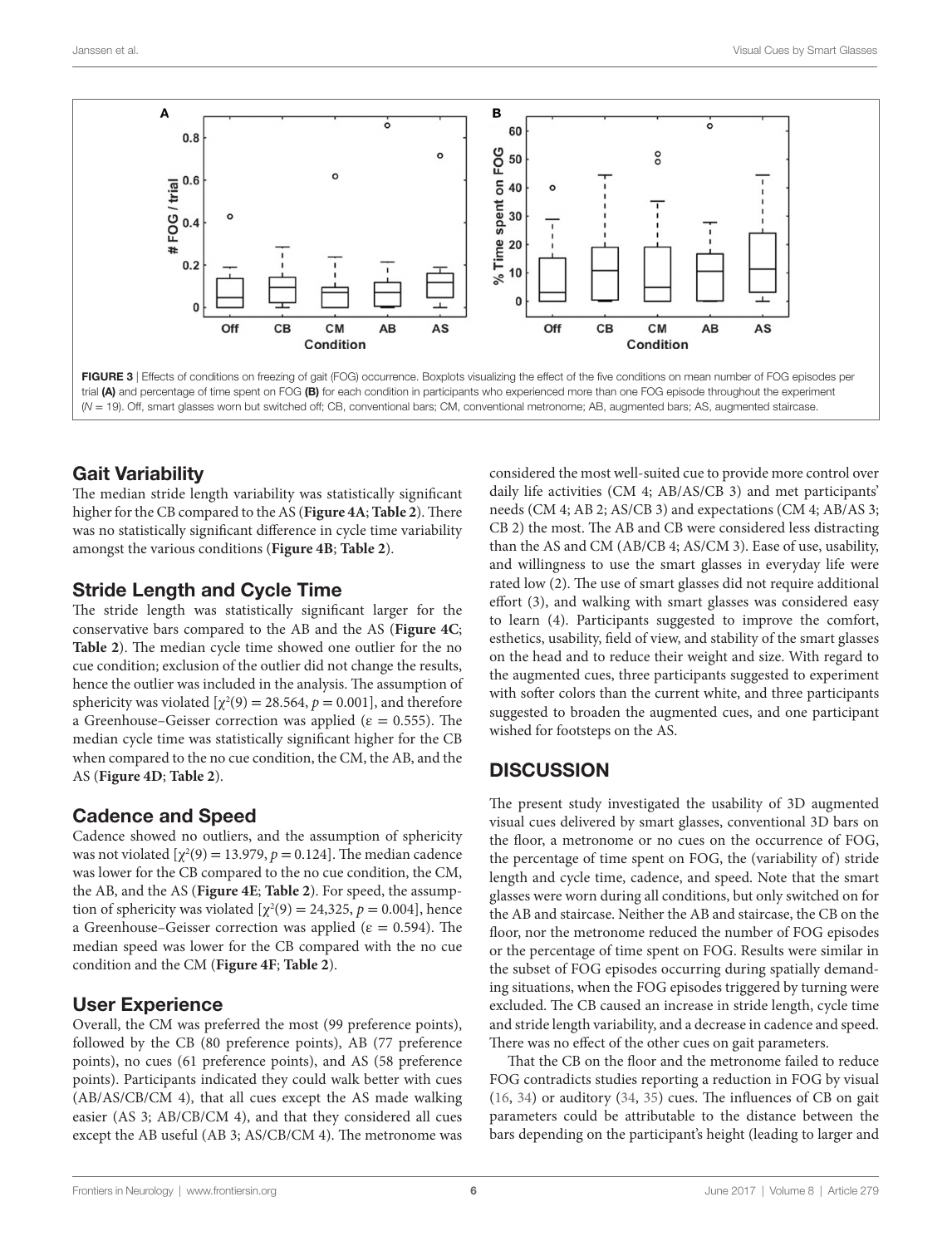

<span id="page-6-0"></span>

slower steps if the distances between the bars were larger than a participants' preferred uncued step length), and the observation that participants varied the number of steps in between two bars, increasing stride length variability. That other cues did not alter gait parameters does not correspond to earlier studies ([7](#page-8-6), [10](#page-8-8), [11\)](#page-8-22).

We propose several possible explanations for the lack of effects of cues on FOG and gait parameters. First, participants were not used to walking with smart glasses, and this novel experience, together with their experience of the smart glasses being quite heavy and uncomfortable, might have caused distractions. It is well recognized that dividing attention is impaired in PD-FOG [\(36\)](#page-9-9), and FOG severity has been correlated with difficulties in switching attention ([37\)](#page-9-10). Dual tasks, which also require switching or dividing attention, are known to deteriorate FOG [\(38\)](#page-9-11) and to counteract the FOG-alleviating effects of visual cues [\(39\)](#page-9-12). Considering that FOG occurrence did not differ amongst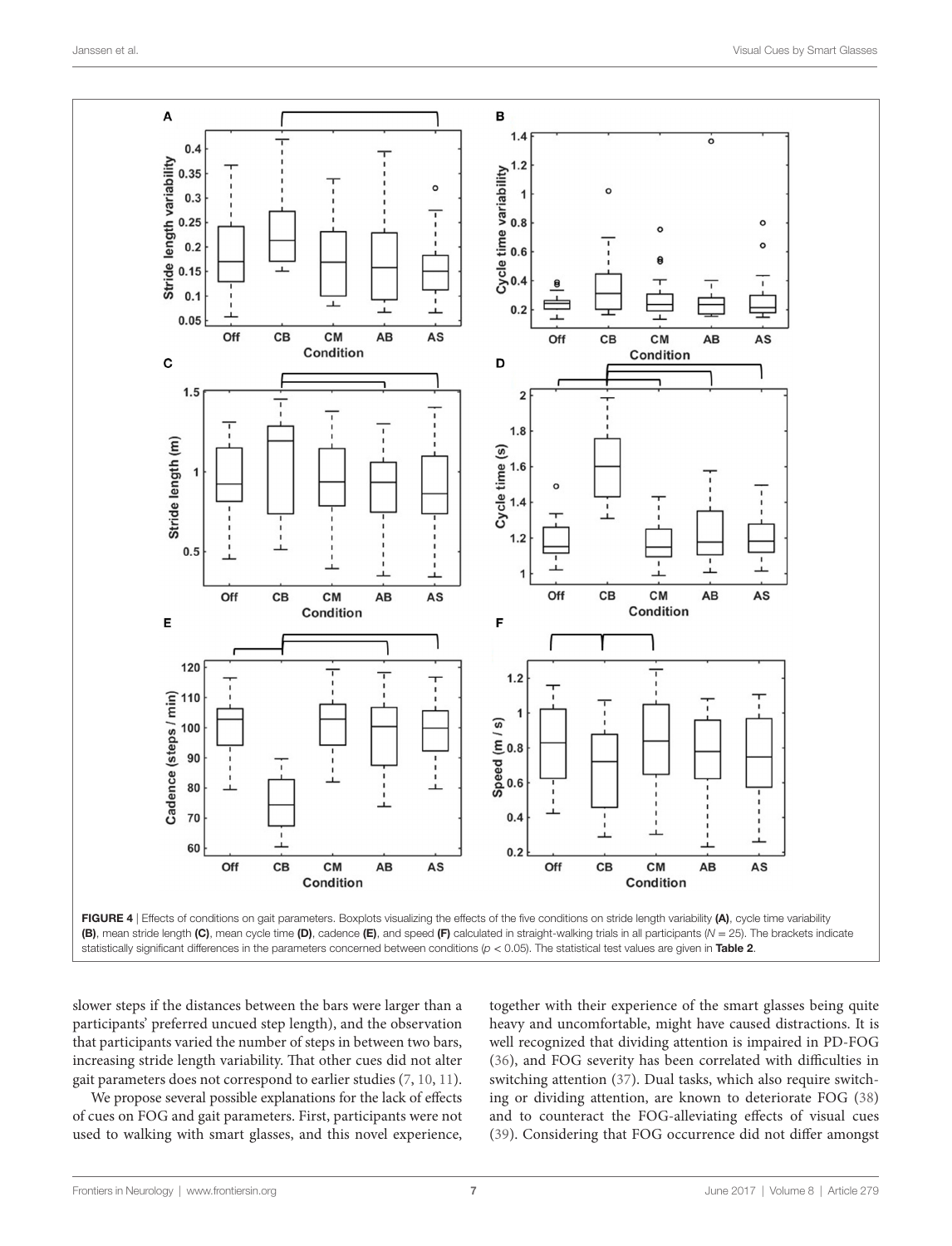conditions (including with the smart glasses switched off), the smart glasses themselves rather than the cues might have caused distraction. This may have canceled out the FOG-ameliorating effect of cues. With regard to gait parameters, dual tasks are known to decrease step length, walking speed ([39\)](#page-9-12), and increase cadence ([38\)](#page-9-11) and step length variability [\(39](#page-9-12)) in PD-FOG, effects which are undone in the presence of visual cues ([39\)](#page-9-12). Because a condition without smart glasses was not included, we cannot rule out that the smart glasses induced distraction, similar to a dual task, altering these gait parameters. However, the previous observation that dual task-induced gait alterations could be reversed by visual cues ([39\)](#page-9-12) was not found in our study. The rather "bulky" design of this prototype of smart glasses was due to technical constraints raised by the requirements to deliver 3D augmented cues as if placed in the real environment. Second, the duration of the experiment might have been insufficient for participants to familiarize themselves with the smart glasses and cues. Indeed, in former studies, immediate effects of cues were variable, while longer periods of cueing training were thought to be more effective ([18\)](#page-8-15). Third, the frame of the smart glasses blocked part of the peripheral visual field. This might have reduced the visual feedback which persons with PD-FOG are more reliant on due to impaired propriocepsis ([40](#page-9-13)[–43](#page-9-14)). A previous study showed that blocking the view of the lower limbs caused an increase in FOG, which visual cues did not prevent [\(39\)](#page-9-12). Hence, the frame of the smart glasses might have reduced visual sensory feedback, thereby increasing FOG occurrence in all conditions, which was not reversed by visual cues. In addition, blockage of the visual field has previously shown to decrease step length, velocity, and cadence, which was reversible with visual cues in one [\(39](#page-9-12)), but not in another study ([41](#page-9-15)). Such difference in gait parameters between visually cued and un-cued conditions could not be confirmed in our study. Fourth, the augmented visual cues as well as the CB were all perceived in the central visual field. It has been suggested that the integration of information from the central and peripheral visual fields is important for the perception of self-movement ([44](#page-9-16)) and that typically a stationary center with a moving periphery induces a sense of self-movement. Moving visual cues in the central visual field, such as in our experiment, constitute the opposite situation. This might influence the sense of self-motion, thereby affecting motor planning and potentially contributing to the occurrence of FOG [\(45](#page-9-17)). However, currently used visual cues such as bars on the floor or laser lights ([46–](#page-9-18)[48\)](#page-9-19) are predominantly presented in the central visual field, while an enhanced peripheral optic flow delivered *via* Google Glass did not reduce FOG [\(12](#page-8-9)). Fifth, dopaminergic medication levels at the end-of-dose might have interfered with the effects of cueing. Studies finding no effects of cues on FOG and gait parameters were predominantly performed in the ON state ([15,](#page-8-12) [49–](#page-9-20)[52\)](#page-9-21). However, rather than that medication interferes with the effects of cues, these studies might have been underpowered to find effects of cues on gait parameters that (due to the symptomatic effect of medication) were less severely disturbed than in the OFF state. Positive effects of cues have been reported by studies performed in the OFF ([15,](#page-8-12) [34,](#page-9-7) [35,](#page-9-8) [52](#page-9-21), [53](#page-9-22)), ON [\(6,](#page-8-5) [10\)](#page-8-8) as well as the end-of-dose state [\(25](#page-8-21)). The role of medication state on response to cues remains to be established.

A limitation of this study is the absence of a control condition without smart glasses and cues, which would have allowed to distinguish distraction by the smart glasses, as discussed above. Furthermore, 224 out of 300 FOG episodes occurred during turning, which might be more receptive to temporal than spatial cues. The remaining 76 non-turn FOG episodes, which could potentially be more sensitive to visual cues, might have been too few to find a statistically significant effect.

In conclusion, 3D augmented visual cues delivered by customized smart glasses did not improve FOG nor gait stability in persons with PD-FOG. Adjustments to smart glasses are prerequisite to turn them into effective cueing devices, amongst others by a more lightweight, comfortable, and user friendly design, a wider field of view and less interference with sensory visual feedback. Future research should investigate whether, and through which mechanisms, 3D cues are more effective than 2D cues; whether novel cues affect FOG provoked by spatial as well as temporal triggers; and whether visual cues should be presented in the central or peripheral visual field. Furthermore, it is of particular interest whether a larger effect of augmented visual cues can be obtained with a longer habituation period, or when cues are provided "on demand." Ideally, future studies should include healthy control individuals to assess whether cues affect gait parameters differently in persons with PD and healthy controls. To avoid a "trial-and-error"-based development of new cueing devices, it is important to deepen our insights into the characteristics of effective cues, requirements for new cueing devices, and the neuronal mechanisms underlying externally cued (freezing of) gait.

## ETHICS STATEMENT

This study was performed in accordance with the guidelines of the Declaration of Helsinki (1964) and was approved by the medical ethics committee Twente. All subjects provided written informed consent prior to their inclusion in the study.

# AUTHOR CONTRIBUTIONS

SJ contributed to the study design and to the acquisition, analysis, and interpretation of the data, drafted the manuscript, and edited the final manuscript for submission. BB contributed to the concept and design of the study, to the development of the software investigated in the study, and to the critical appraisal of the manuscript. JN was involved in the conception and design of the current work, in the acquisition and interpretation of data and critically revised the manuscript. MB was involved in the acquisition of the data and critically appraised the manuscript. BRB contributed to the study design and revision of the manuscript. TH, YZ, and RW were involved in the conceptual design and setup of this study, in the interpretation of the data, and in the critical revision of the manuscript. All the authors gave their approval of the final manuscript.

# ACKNOWLEDGMENTS

The authors are grateful to Lucille D. A. Dorresteijn, Agnes A. A. C. M. Wertenbroek, Henk-Willem Nijmeijer, Jeroen P. P. van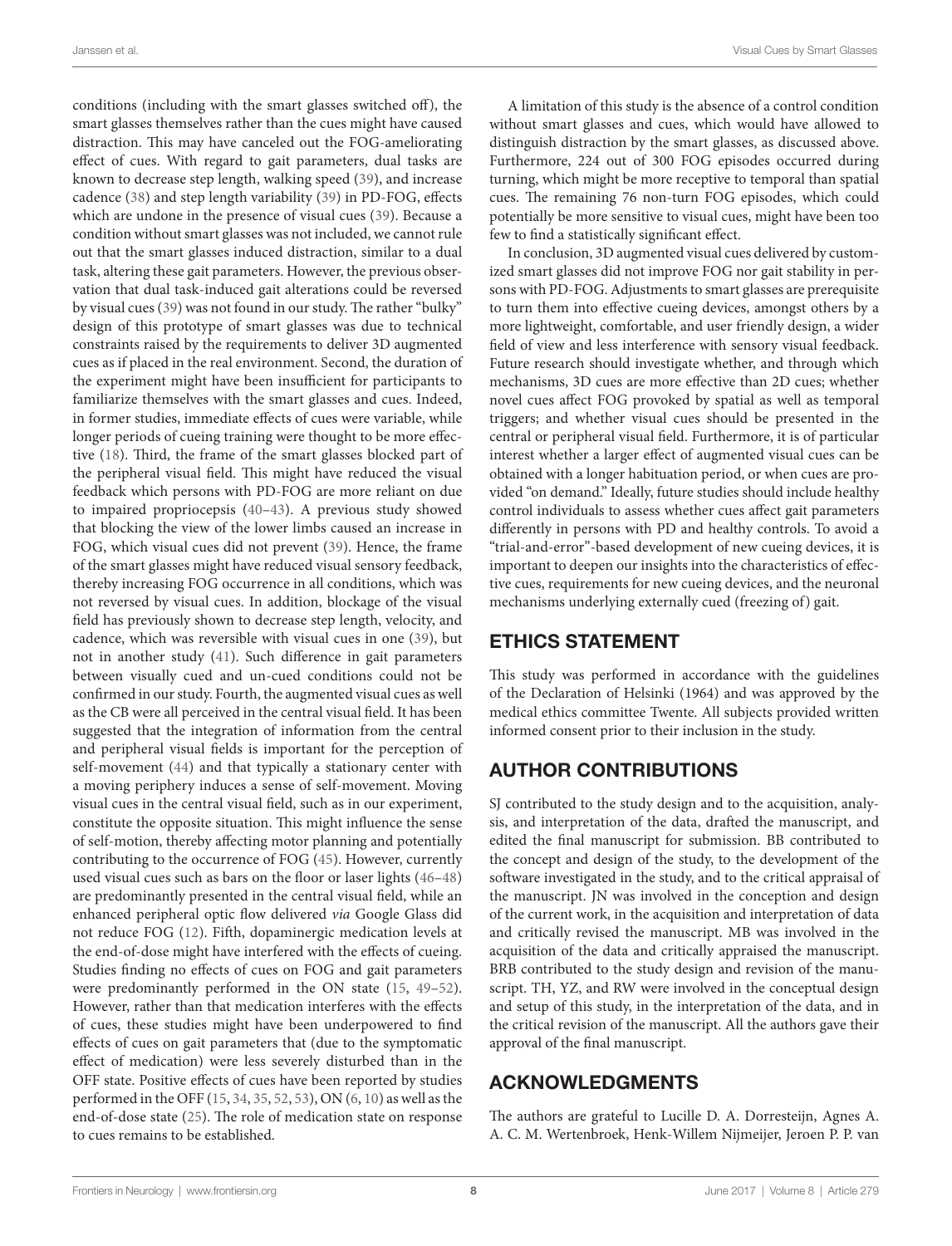Vugt, and Marleen C. Tjepkema-Cloostermans for their help in recruiting participants, and their insights in the study setup and discussion of the results. The authors thank Anja van Gestel for her assistance during the participant measurements. The authors are thankful to Erwin E. H. van Wegen for his help with the study design. The authors thank the "Parkinson Vereniging" for their support in the recruitment of participants.

## FUNDING

This work is funded by a research grant (058-14-001) under the Light, Cognition, Behaviour and Health call, a joint initiative of the Netherlands Organisation for Scientific Research, the Netherlands Organisation for Health Research and Development (ZonMw), and the National Initiative Brain & Cognition (NIHC). In addition, this study was funded by the Fonds NutsOhra (1303- 071), the EU INTERREG/MIND project, and the MIRA Institute of the University of Twente (Pioneers in Healthcare Innovation Fund and MIRA voucher).

## **REFERENCES**

- <span id="page-8-0"></span>1. Nutt JG, Bloem BR, Giladi N, Hallett M, Horak FB, Nieuwboer A. Freezing of gait: moving forward on a mysterious clinical phenomenon. *Lancet Neurol* (2011) 10(8):734–44. doi[:10.1016/s1474-4422\(11\)70143-0](https://doi.org/10.1016/s1474-4422(11)70143-0)
- <span id="page-8-1"></span>2. Nonnekes J, Snijders AH, Nutt JG, Deuschl G, Giladi N, Bloem BR. Freezing of gait: a practical approach to management. *Lancet Neurol* (2015) 14(7):768–78. doi:[10.1016/S1474-4422\(15\)00041-1](https://doi.org/10.1016/S1474-4422(15)00041-1)
- <span id="page-8-2"></span>3. Grimbergen YA, Schrag A, Mazibrada G, Borm GF, Bloem BR. Impact of falls and fear of falling on health-related quality of life in patients with Parkinson's disease. *J Parkinsons Dis* (2013) 3(3):409–13. doi:[10.3233/JPD-120113](https://doi.org/10.3233/JPD-120113)
- <span id="page-8-3"></span>4. Walton CC, Shine JM, Hall JM, O'Callaghan C, Mowszowski L, Gilat M, et al. The major impact of freezing of gait on quality of life in Parkinson's disease. *J Neurol* (2015) 262(1):108–15. doi[:10.1007/s00415-014-7524-3](https://doi.org/10.1007/s00415-014-7524-3)
- <span id="page-8-4"></span>5. Weiss A, Herman T, Giladi N, Hausdorff JM. New evidence for gait abnormalities among Parkinson's disease patients who suffer from freezing of gait: insights using a body-fixed sensor worn for 3 days. *J Neural Transm (Vienna)* (2015) 122(3):403–10. doi:[10.1007/s00702-014-1279-y](https://doi.org/10.1007/s00702-014-1279-y)
- <span id="page-8-5"></span>6. Nieuwboer A, Kwakkel G, Rochester L, Jones D, van Wegen E, Willems AM, et al. Cueing training in the home improves gait-related mobility in Parkinson's disease: the RESCUE trial. *J Neurol Neurosurg Psychiatry* (2007) 78(2):134–40. doi:[10.1136/jnnp.200X.097923](https://doi.org/10.1136/jnnp.200X.097923)
- <span id="page-8-6"></span>7. Rocha PA, Porfirio GM, Ferraz HB, Trevisani VF. Effects of external cues on gait parameters of Parkinson's disease patients: a systematic review. *Clin Neurol Neurosurg* (2014) 124:127–34. doi[:10.1016/j.clineuro.2014.](https://doi.org/10.1016/j.clineuro.2014.
06.026) [06.026](https://doi.org/10.1016/j.clineuro.2014.
06.026)
- 8. Ahn D, Chung H, Lee HW, Kang K, Ko PW, Kim NS, et al. Smart gait-aid glasses for Parkinson's disease patients. *IEEE Trans Biomed Eng* (2017) (99):1–1. doi[:10.1109/TBME.2017.2655344](https://doi.org/10.1109/TBME.2017.2655344)
- <span id="page-8-7"></span>Suteerawattananon M, Morris GS, Etnyre BR, Jankovic J, Protas EJ. Effects of visual and auditory cues on gait in individuals with Parkinson's disease. *J Neurol Sci* (2004) 219(1–2):63–9. doi:[10.1016/j.jns.2003.12.007](https://doi.org/10.1016/j.jns.2003.12.007)
- <span id="page-8-8"></span>10. Baker K, Rochester L, Nieuwboer A. The effect of cues on gait variability – reducing the attentional cost of walking in people with Parkinson's disease. *Parkinsonism Relat Disord* (2008) 14(4):314–20. doi:[10.1016/j.parkreldis.](https://doi.org/10.1016/j.parkreldis.
2007.09.008) [2007.09.008](https://doi.org/10.1016/j.parkreldis.
2007.09.008)
- <span id="page-8-22"></span>11. Lewis GN, Byblow WD, Walt SE. Stride length regulation in Parkinson's disease: the use of extrinsic, visual cues. *Brain* (2000) 123(Pt 10):2077–90. doi:[10.1093/brain/123.10.2077](https://doi.org/10.1093/brain/123.10.2077)
- <span id="page-8-9"></span>12. Zhao Y, Nonnekes J, Storcken EJ, Janssen S, van Wegen EE, Bloem BR, et al. Feasibility of external rhythmic cueing with the Google Glass for improving gait in people with Parkinson's disease. *J Neurol* (2016) 263(6):1156–65. doi:[10.1007/s00415-016-8115-2](https://doi.org/10.1007/s00415-016-8115-2)

# SUPPLEMENTARY MATERIAL

The Supplementary Material for this article can be found online at [http://journal.frontiersin.org/article/10.3389/fneur.2017.00279/](http://journal.frontiersin.org/article/10.3389/fneur.2017.00279/full#supplementary-material) [full#supplementary-material.](http://journal.frontiersin.org/article/10.3389/fneur.2017.00279/full#supplementary-material)

VIDEO S1 | Illustration of the simulation of three-dimensional (3D) transverse bars displayed in augmented reality (AR) perceived through the smart glasses. The upper half of the screen represents a top view of the walking direction of the user; here walking forward, turning 90° to the left and resuming to walk forward. The lower half of the screen represents the AR display. White 3D transverse bars are updated in real time upon movement of the user. The black area represents the part of the display where no AR images are being displayed, and the "real environment" is transmitted to be perceived by the user.

VIDEO S2 | Illustration of the simulation of a three-dimensional (3D) staircase displayed in augmented reality (AR) perceived through the smart glasses. The upper half of the screen represents a top view of the walking direction of the user; here walking forward, turning 90° to the left and resuming to walk forward. The lower half of the screen represents the AR display. A white 3D staircase is updated in real time upon movement of the user. The black area represents the part of the display where no AR images are being displayed, and the "real environment" is transmitted to be perceived by the user.

- <span id="page-8-10"></span>13. Zhao Y, Heida T, van Wegen EE, Bloem BR, van Wezel RJ. E-health support in people with Parkinson's disease with smart glasses: a survey of user requirements and expectations in the Netherlands. *J Parkinsons Dis* (2015) 5(2):369–78. doi:[10.3233/JPD-150568](https://doi.org/10.3233/JPD-150568)
- <span id="page-8-11"></span>14. Ekker MS, Janssen S, Nonnekes J, Bloem BR, de Vries NM. Neurorehabilitation for Parkinson's disease: future perspectives for behavioural adaptation. *Parkinsonism Relat Disord* (2016) 22(Suppl 1):S73–7. doi:[10.1016/j.parkreldis.](https://doi.org/10.1016/j.parkreldis.
2015.08.031) [2015.08.031](https://doi.org/10.1016/j.parkreldis.
2015.08.031)
- <span id="page-8-12"></span>15. Griffin HJ, Greenlaw R, Limousin P, Bhatia K, Quinn NP, Jahanshahi M. The effect of real and virtual visual cues on walking in Parkinson's disease. *J Neurol* (2011) 258(6):991–1000. doi:[10.1007/s00415-010-5866-z](https://doi.org/10.1007/s00415-010-5866-z)
- <span id="page-8-13"></span>16. Snijders AH, Jeene P, Nijkrake MJ, Abdo WF, Bloem BR. Cueing for freezing of gait: a need for 3-dimensional cues? *Neurologist* (2012) 18(6):404–5. doi:[10.1097/NRL.0b013e31826a99d1](https://doi.org/10.1097/NRL.0b013e31826a99d1)
- <span id="page-8-14"></span>17. Janssen S, Soneji M, Nonnekes J, Bloem BR. A painted staircase illusion to alleviate freezing of gait in Parkinson's disease. *J Neurol* (2016) 263(8):1661–2. doi:[10.1007/s00415-016-8195-z](https://doi.org/10.1007/s00415-016-8195-z)
- <span id="page-8-15"></span>18. Nieuwboer A. Cueing for freezing of gait in patients with Parkinson's disease: a rehabilitation perspective. *Mov Disord* (2008) 23(Suppl 2):S475–81. doi:[10.1002/mds.21978](https://doi.org/10.1002/mds.21978)
- 19. Tolleson CM, Dobolyi DG, Roman OC, Kanoff K, Barton S, Wylie SA, et al. Dysrhythmia of timed movements in Parkinson's disease and freezing of gait. *Brain Res* (2015) 1624:222–31. doi:[10.1016/j.brainres.2015.07.041](https://doi.org/10.1016/j.brainres.2015.07.041)
- <span id="page-8-16"></span>20. Vercruysse S, Spildooren J, Heremans E, Vandenbossche J, Wenderoth N, Swinnen SP, et al. Abnormalities and cue dependence of rhythmical upperlimb movements in Parkinson patients with freezing of gait. *Neurorehabil Neural Repair* (2012) 26(6):636–45. doi:[10.1177/1545968311431964](https://doi.org/10.1177/1545968311431964)
- <span id="page-8-17"></span>21. Hove MJ, Fairhurst MT, Kotz SA, Keller PE. Synchronizing with auditory and visual rhythms: an fMRI assessment of modality differences and modality appropriateness. *Neuroimage* (2013) 67:313–21. doi[:10.1016/j.neuroimage.2012.11.032](https://doi.org/10.1016/j.neuroimage.2012.11.032)
- <span id="page-8-18"></span>22. Hove MJ, Keller PE. Impaired movement timing in neurological disorders: rehabilitation and treatment strategies. *Ann N Y Acad Sci* (2015) 1337:111–7. doi:[10.1111/nyas.12615](https://doi.org/10.1111/nyas.12615)
- <span id="page-8-19"></span>23. Hughes AJ, Daniel SE, Kilford L, Lees AJ. Accuracy of clinical diagnosis of idiopathic Parkinson's disease: a clinico-pathological study of 100 cases. *J Neurol Neurosurg Psychiatry* (1992) 55(3):181–4. doi:[10.1136/jnnp.55.3.181](https://doi.org/10.1136/jnnp.55.3.181)
- <span id="page-8-20"></span>24. Nieuwboer A, Rochester L, Herman T, Vandenberghe W, Emil GE, Thomaes T, et al. Reliability of the new freezing of gait questionnaire: agreement between patients with Parkinson's disease and their carers. *Gait Posture* (2009) 30(4):459–63. doi:[10.1016/j.gaitpost.2009.07.108](https://doi.org/10.1016/j.gaitpost.2009.07.108)
- <span id="page-8-21"></span>25. Arias P, Cudeiro J. Effect of rhythmic auditory stimulation on gait in Parkinsonian patients with and without freezing of gait. *PLoS One* (2010) 5(3):e9675. doi:[10.1371/journal.pone.0009675](https://doi.org/10.1371/journal.pone.0009675)